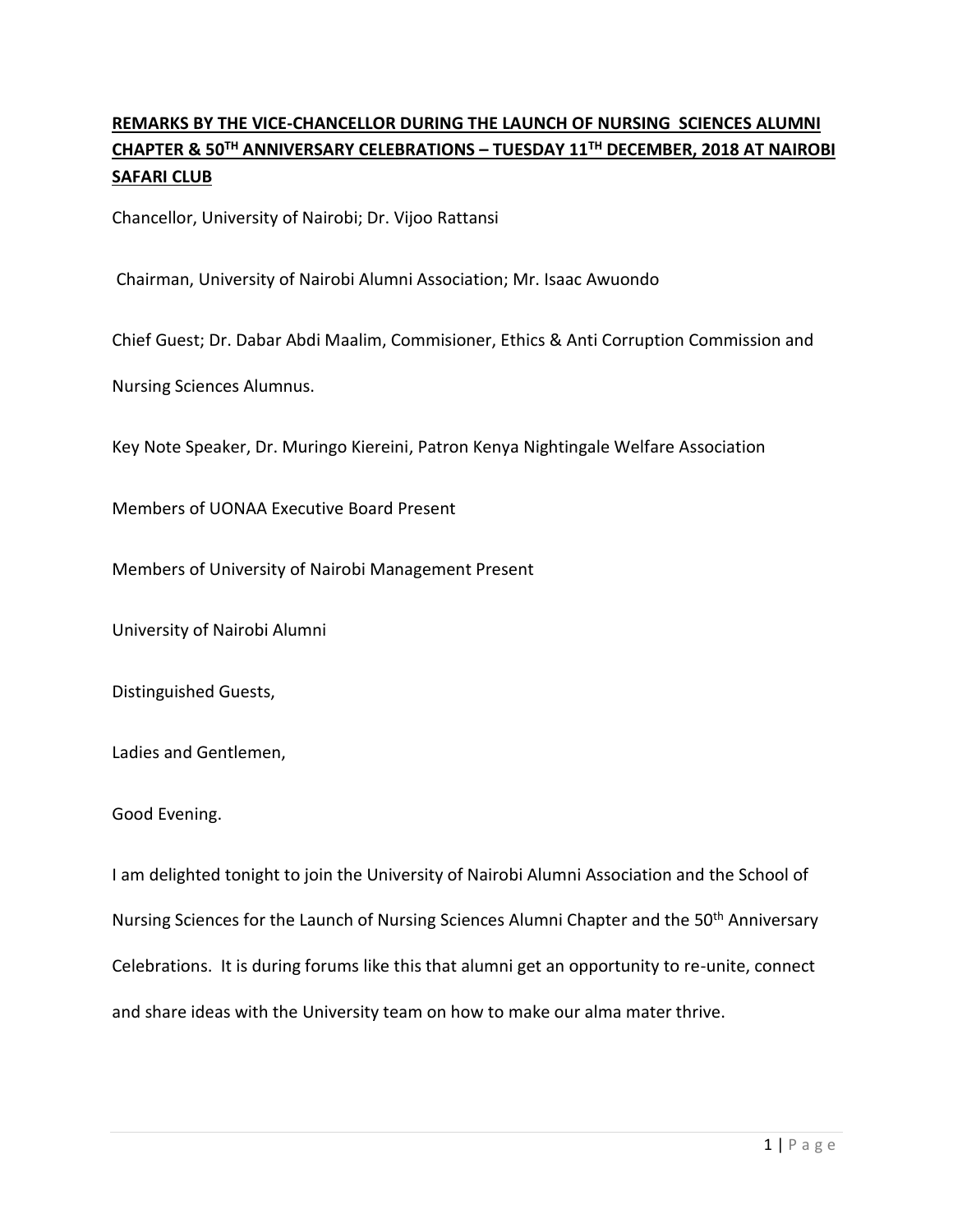I wish to take this opportunity to welcome our Chief Guest. Dr. Dabar Abdi Maalim who is currently a Commissioner with Ethics & Anti-Corruption Commission and also our proud Alumnus. He joined UON in 1987 to pursue Diploma in Advanced Nursing (DAN), the highest level of education that nurses could undertake in East Africa and was only offered at the University of Nairobi.

## Ladies and Gentlemen,

At my inauguration as Vice-Chancellor, I formulated a Reform Agenda revolving around Ten (10) major strategic issues: World Class University Status, Fundraising, Resource Mobilization and Sustainability Strategy, Infrastructure Development, Graduate Skills Enhancement Programme, Students' Experience in Campus, University Research, Develop Visionary, Innovative and Creative Leadership, Our Alumni Our Strength, and Community Service. In order to address all these strategic issues to their logical conclusion, our key stakeholder and strategic partner is our Alumni, who are our pillars of strength and a great resource partner. We intend to enhance the financial resources through establishment of an Endowment Fund, Creation of University Foundation, Partnering with Private Sector to finance capital projects and increasing involvement of Alumni in fundraising for our alma mater.

I am personally gratified by the efforts made and commitment shown by the Association in bringing the over 245,000 of our graduates together in a number of similar fora like this one tonight. I urge the Association to leverage on technology especially in their quest to tap to our alumni spread across the globe. I am also pleased to note that the University of Nairobi has been ranked position 66 globally in alumni relations and 300 globally on employability of its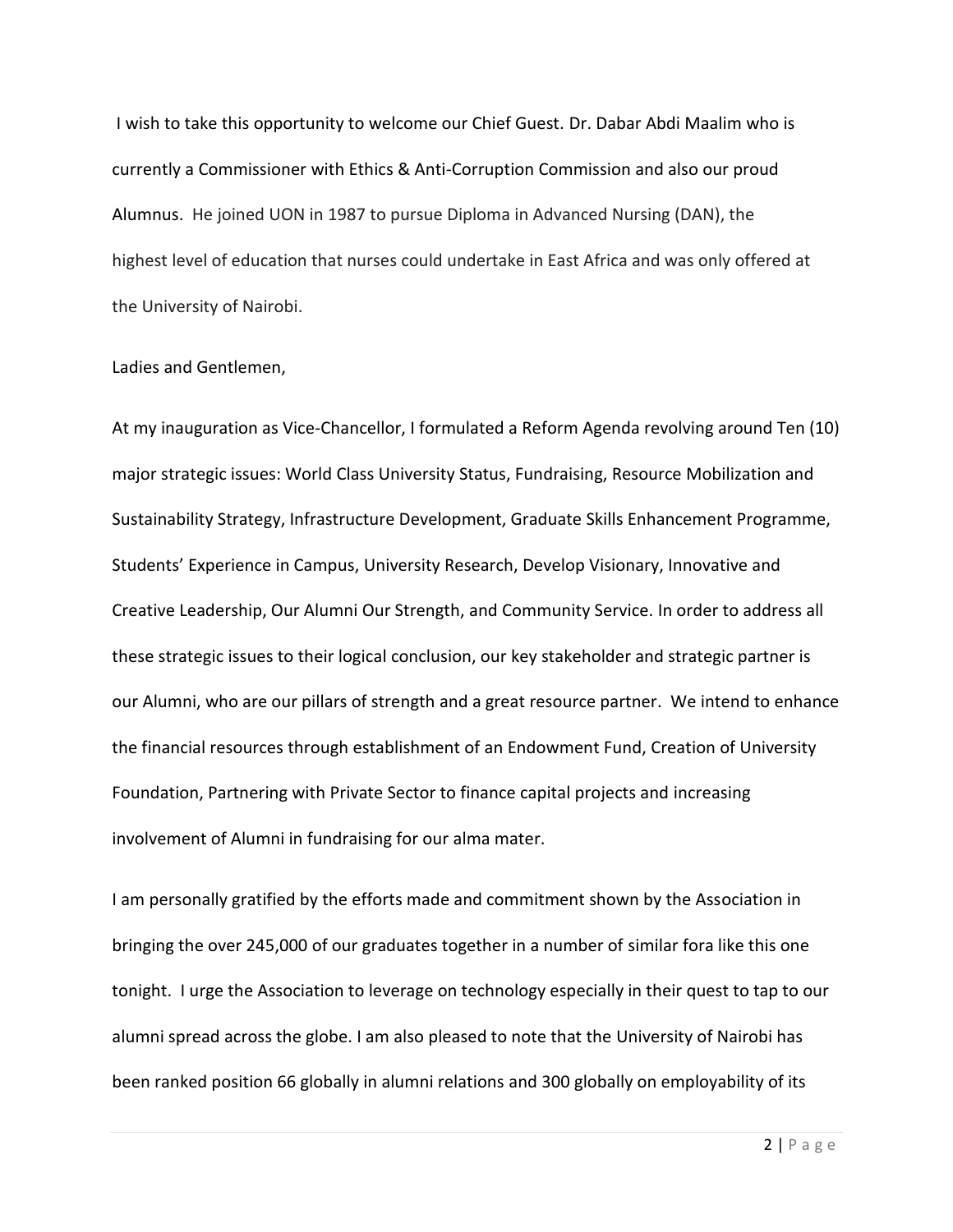graduates. I believe we can do even better if we continue pulling together as one and sharing ideas on how we can make our Alma mater shine globally. The University will continue to support the Association in order for it to play its rightful role in supporting the University.

Ladies and Gentlemen,

On behalf of the University Management , I wish to sincerely thank the Association for the support it has continued to offer the University on a yearly basis especially with regard to the students Bursary Fund, Graduation Ceremony, Students Prizes, Innovation Week, University Open Day and Research Awards, just to mention a few. As a registered Gold Life Member of this association I feel proud when I see alumni coming back together in such gatherings to network engage and share ideas with University Management on how to take our University to the next level. I would like to challenge your chapter officials to continue organizing forums like this to bring alumni together to support the School in Infrastructure development and purchase of Equipment for use by our current students.

Ladies and gentlemen,

I am pleased to point out that the School of Nursing Sciences has grown over the years since its inception. The school now has a student population exceeding 650 taking courses from post basic diploma, BScN, MScN to PhD in various specialties of Nursing Sciences. Nursing graduates of UON have continued to lead the way globally by winning prestigious scholarship awards and innovation of strategies for solving health problems for communities.

Recent examples of such graduates include **Brian Muthee** (winner of Rhodes scholarship award from Oxford University) and **John Kiragu**, an alumnus and an innovator (winner of UNLEASH Global SDG talent and nominee of the 1000 Global innovators for solutions for UN SGDs in